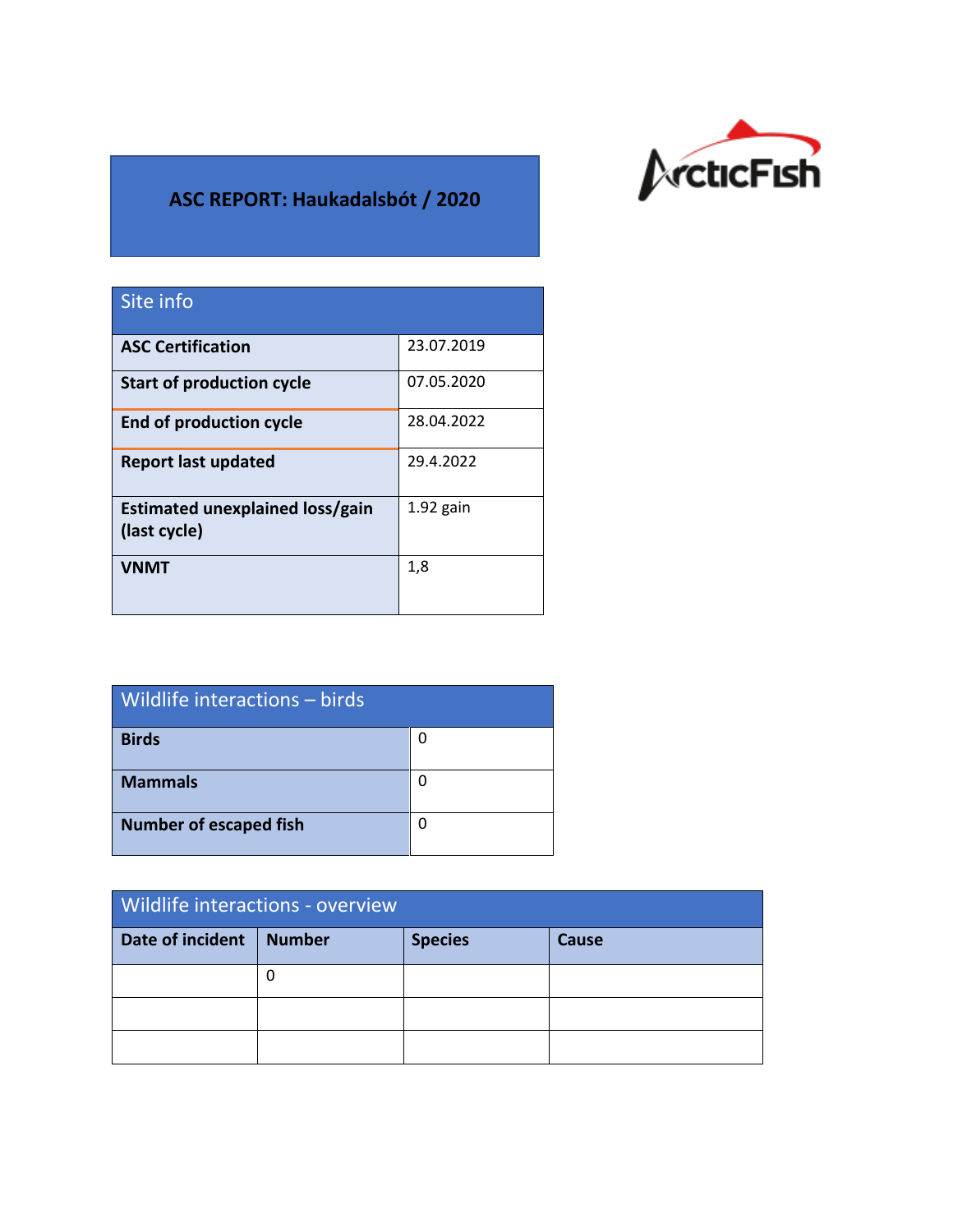| <b>Wildlife interactions - mammals</b> |        |                |       |  |  |
|----------------------------------------|--------|----------------|-------|--|--|
| Date of incident                       | Number | <b>Species</b> | Cause |  |  |
|                                        |        |                |       |  |  |
|                                        |        |                |       |  |  |
|                                        |        |                |       |  |  |

| Wildlife interactions - Fish escapes |               |       |  |
|--------------------------------------|---------------|-------|--|
| Date of incident                     | <b>Number</b> | Cause |  |
|                                      |               |       |  |
|                                      |               |       |  |
|                                      |               |       |  |

| <b>Fish Health Surveillance</b>                  |      |
|--------------------------------------------------|------|
| Suspicious Unidentifiable transmissible<br>agent | None |
| Detection of OIE -notifiable disease             | None |

## **2020**

| Lice - Average lice number |                      |               |               |              |
|----------------------------|----------------------|---------------|---------------|--------------|
|                            | L. salmonis          |               |               |              |
| Week                       | <b>Mature female</b> | <b>Mobile</b> | <b>Larvae</b> | C. elongatus |
| 21                         | 0,00                 | 0,00          | 0,00          | 0,00         |
| 22                         | 0,00                 | 0,00          | 0,00          | 0,00         |
| 23                         | 0,00                 | 0,00          | 0,00          | 0,00         |
| 24                         | 0,00                 | 0,00          | 0,00          | 0,00         |
| 25                         | 0,00                 | 0,00          | 0,00          | 0,00         |
| 26                         | 0,00                 | 0,00          | 0,00          | 0,00         |
| 27                         | 0,00                 | 0,00          | 0,05          | 0,00         |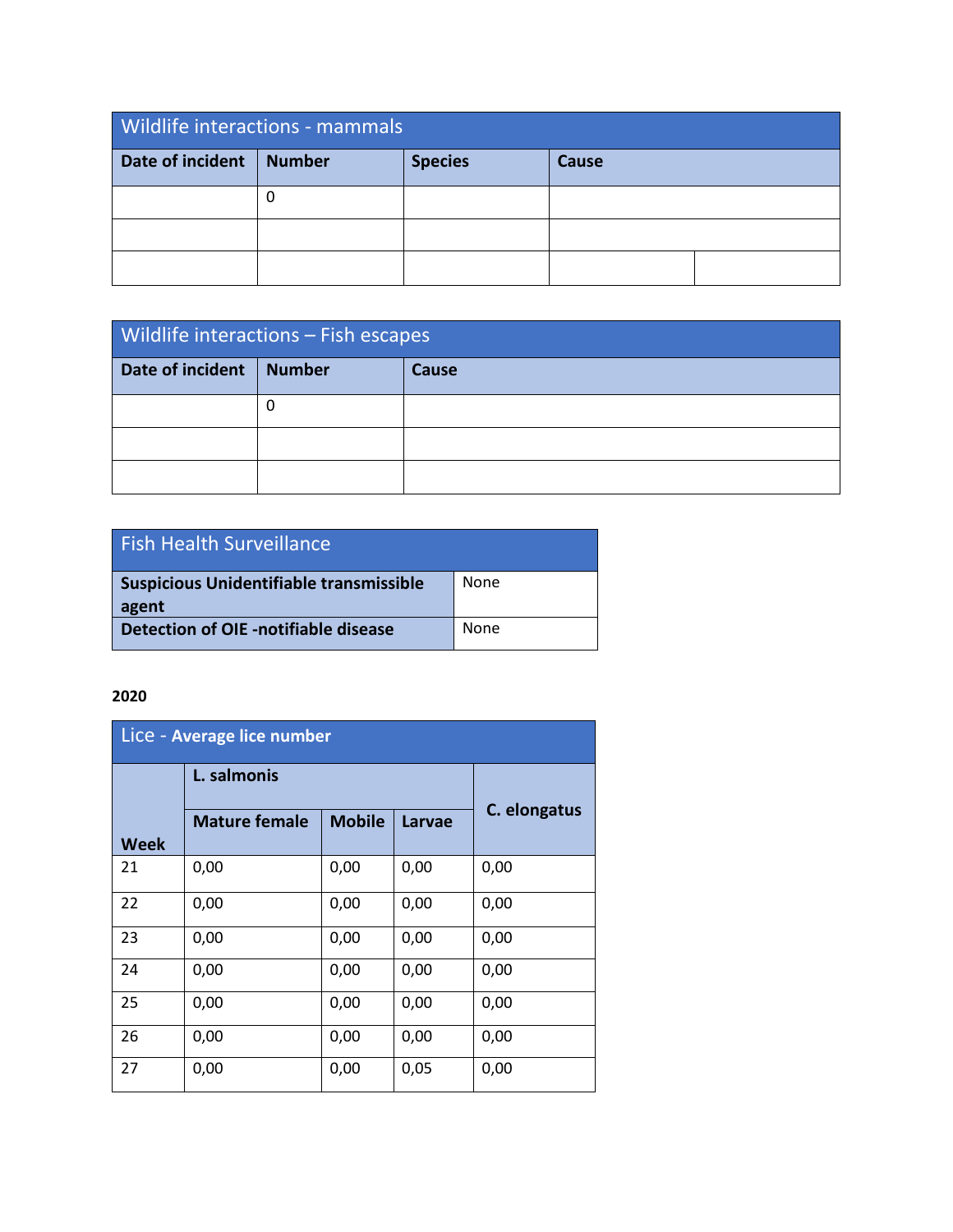| 28 | 0,03 | 0,06 | 0,00 | 0,00 |
|----|------|------|------|------|
| 29 | 0,00 | 0,00 | 0,00 | 0,00 |
| 30 | 0,03 | 0,09 | 0,02 | 0,00 |
| 31 | 0,03 | 0,02 | 0,06 | 0,03 |
| 32 | 0,08 | 0,08 | 0,00 | 0,00 |
| 33 | 0,04 | 0,04 | 0,10 | 0,12 |
| 34 | 0,39 | 0,06 | 0,00 | 0,31 |
| 35 | 0,18 | 0,19 | 1,26 | 2,18 |
| 36 | 1,02 | 0,07 | 0,00 | 0,19 |
| 37 | 0,08 | 0,16 | 1,23 | 3,82 |
| 38 | 0,07 | 0,17 | 0,00 | 3,51 |
| 39 | 0,38 | 0,49 | 6,02 | 8,22 |
| 40 | 0,05 | 0,28 | 0,00 | 8,82 |
| 41 | 0,46 | 0,67 | 2,91 | 2,88 |
| 42 | 0,01 | 0,12 | 0    | 0,95 |
| 43 | 0,49 | 0,72 | 0,2  | 0,39 |
| 44 |      |      |      |      |
| 45 |      |      |      |      |
| 46 | 0,9  | 0,96 | 2,55 | 1,22 |
| 47 |      |      |      |      |
| 48 | 0,34 | 0,16 | 0,00 | 0,34 |
| 49 |      |      |      |      |
| 50 |      |      |      |      |
| 51 |      |      |      |      |
| 52 |      |      |      |      |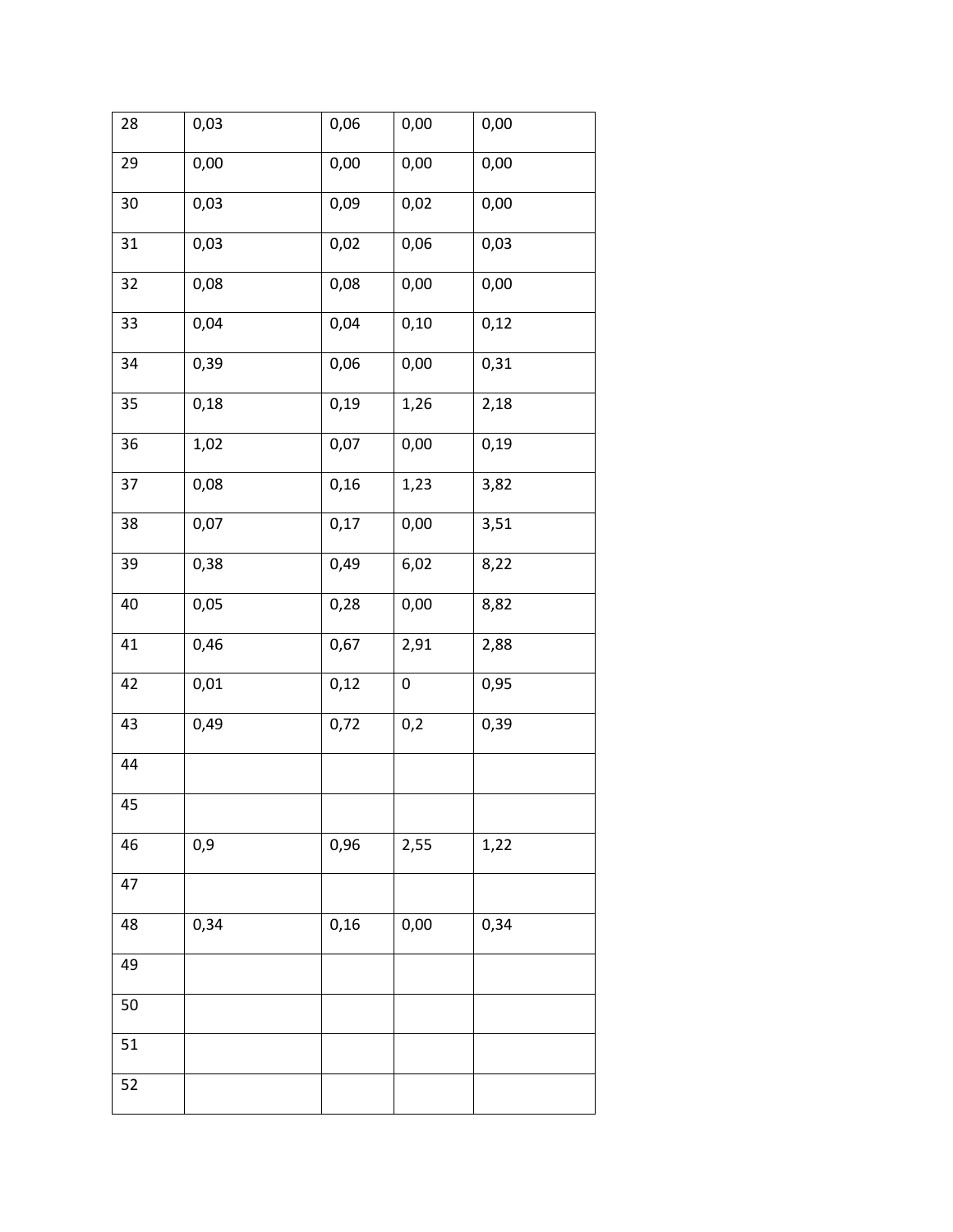## 

| Lice - Average lice number |                      |               |        |              |
|----------------------------|----------------------|---------------|--------|--------------|
|                            | L. salmonis          |               |        |              |
| <b>Week</b>                | <b>Mature female</b> | <b>Mobile</b> | Larvae | C. elongatus |
| 20                         | 0,61                 | 0,38          | 0,00   | 0,00         |
| 21                         | 0.43                 | 0.58          | 0.15   | 0.00         |
| 22                         | 0.6                  | 0.38          | 0.01   | 0.00         |
| 23                         | 0.18                 | 0.21          | 0.08   | 0.00         |
| 24                         |                      |               |        |              |
| 25                         |                      |               |        |              |
| 26                         | 0,10                 | 0,19          | 0,00   | 0,00         |
| 27                         |                      |               |        |              |
| 28                         | 0.00                 | 0.04          | 0.00   | 0.1          |
| 29                         | 0.1                  | 0.18          | 0.02   | 0.1          |
| 30                         | 0.07                 | 0.06          | 0.00   | 0.00         |
| 31                         | 0.05                 | 0.11          | 0.00   | 0.1          |
| 32                         | 0.03                 | 0.06          | 0.00   | 0.13         |
| 33                         | 0.02                 | 0.15          | 0.02   | 0.12         |
| 34                         | 0,09                 | 0,23          | 0,03   | 0,99         |
| 35                         | 0,21                 | 0,18          | 0,25   | 0,00         |
| 36                         | 0,14                 | 0,13          | 0,00   | 1,23         |
| 37                         | 0,42                 | 1,51          | 0,4    | 0,00         |
| 38                         | 0,27                 | 0,42          | 0,42   | 2,00         |
| 39                         | 1,43                 | 0,39          | 0,09   | 5,11         |
| 40                         | 1,29                 | 3,98          | 3,64   | 3,26         |
| 41                         | 1,54                 | 0,65          | 2,55   | 7,06         |
| 42                         | 2,97                 | 2,28          | 4,74   | 10,98        |
| 43                         | 1,66                 | 1,5           | 8,2    | 3,15         |